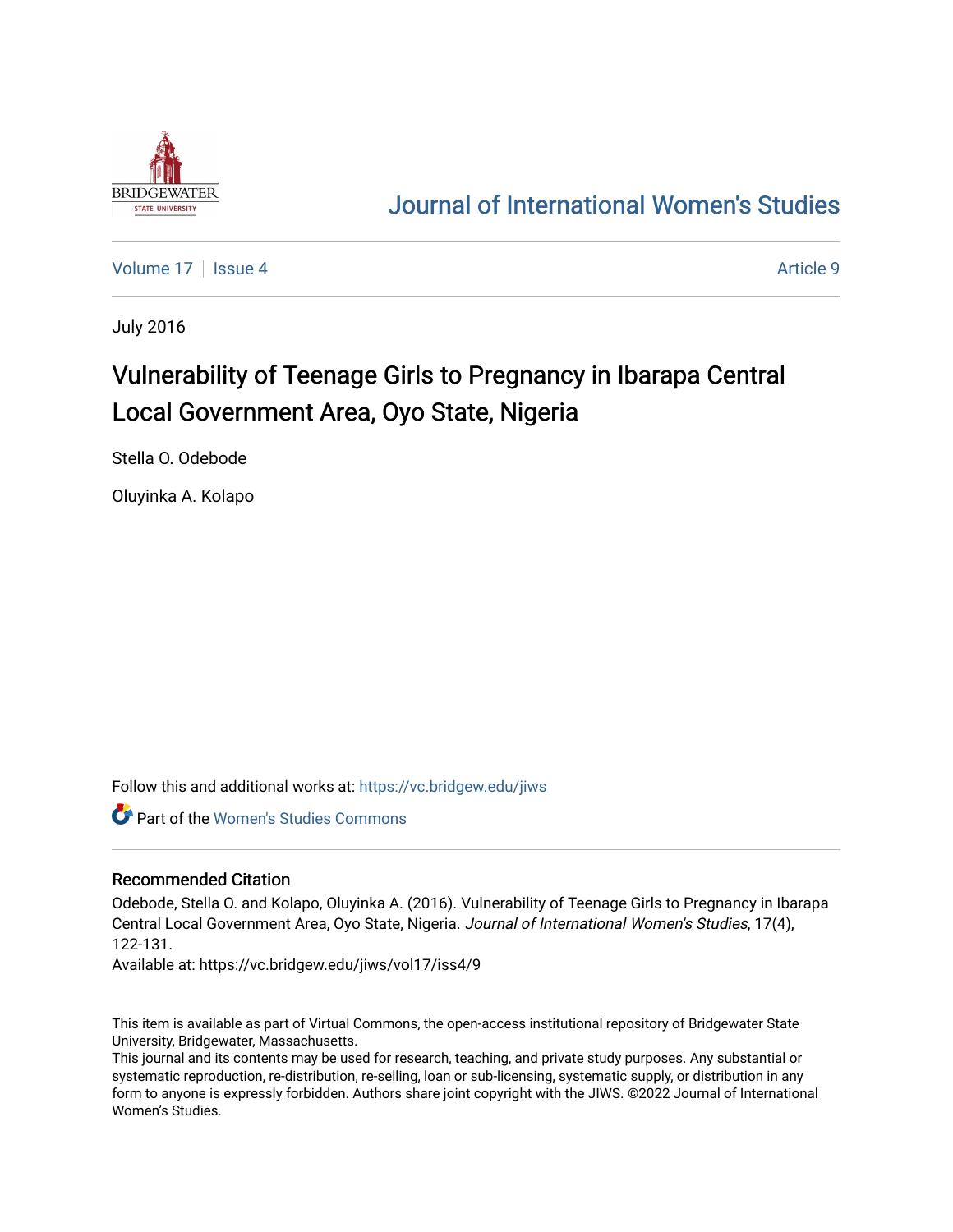Odebode and Kolapo: Vulnerability of Teenage Girls to Pregnancy in Oyo State, Nigeria

This journal and its contents may be used for research, teaching and private study purposes. Any substantial or systematic reproduction, re-distribution, re-selling, loan or sub-licensing, systematic supply or distribution in any form to anyone is expressly forbidden. ©2016 Journal of International Women's Studies.

### **Vulnerability of Teenage Girls to Pregnancy in Ibarapa Central Local Government Area, Oyo State, Nigeria**

Stella O. Odebode, Oluyinka A. Kolapo.<sup>[1](#page-1-0)</sup>

#### **Abstract**

The study examined the vulnerability of teenage girls to pregnancy in Ibarapa Central local government area of Oyo state, Nigeria. Simple random sampling was used to select 140 teenage girls for the study. Both qualitative and quantitative methods of data collection were used to elicit information from the respondents. While Interview Schedule was used to collect quantitative data, Focus Group Discussion Guide and In-depth Interview was used to gather qualitative data. Data were analysed using a descriptive method of analysis. Analysis of the data obtained showed that the average age of teenage girls in the study area was 15 years; the majority were Yoruba ethnic group (96.7%), lived with their relatives (77.5%) reside in multi-unit flats (62.2%) and had a primary education (76.1%). Results obtained from Focus Group Discussion and In-depth Interviews revealed causes of teenage pregnancy in the study area as: poor parental care, poverty, single parenting, peer-group, disciplinary actions from parents, the advent of technology and civilization. The study, therefore, recommends the need for enlightenment programmes on sex education by government agencies and non-governmental organizations for teenagers, parents as well as the general community.

*Keywords:* Teenage girls, Vulnerability, Teenage pregnancy

#### **Introduction**

l

Vulnerability is often related to the social marginalization experienced by some groups as a result of their social status, sex, age, migrant status or other characteristics defining their social position in the community. A vulnerable group is a population that has some specific characteristics that push it to a higher risk of falling into poverty than others living in the same community; and these vulnerable groups includes the elderly, the mentally and physically challenged, children and youths. Bruce (2007) reported that teenage girls confront distinct physical and social vulnerabilities that threaten their human rights and livelihoods. While all teenagers or adolescents are entitled to decent livelihoods, girls face disproportionate risks and distinctive consequences related to the vulnerabilities experienced; as young girls are more likely than their male peers to drop out of school, to marry at an early age, and to bear the brunt of poor sexual and reproductive health outcomes which can further increase their vulnerability.

Teenage pregnancy is a well-known phenomenon throughout the world and the topic continues to be the centre of many discussions and debates. Although pregnancy in adolescence is by no means a new phenomenon, it has become a major health but more importantly, a social issue only in recent decades. This problem of teenage pregnancy is often explained in relation to different social changes. Two events most referred to, are the growing numbers of pregnancies

<span id="page-1-0"></span><sup>1</sup> Department of Agricultural Extension and Rural Development, University of Ibadan, Nigeria.

mrsdrodebode@yahoo.com, +2348034891880. Corresponding Author: [yinkakolapo@gmail.com,](mailto:yinkakolapo@gmail.com) +2348137325561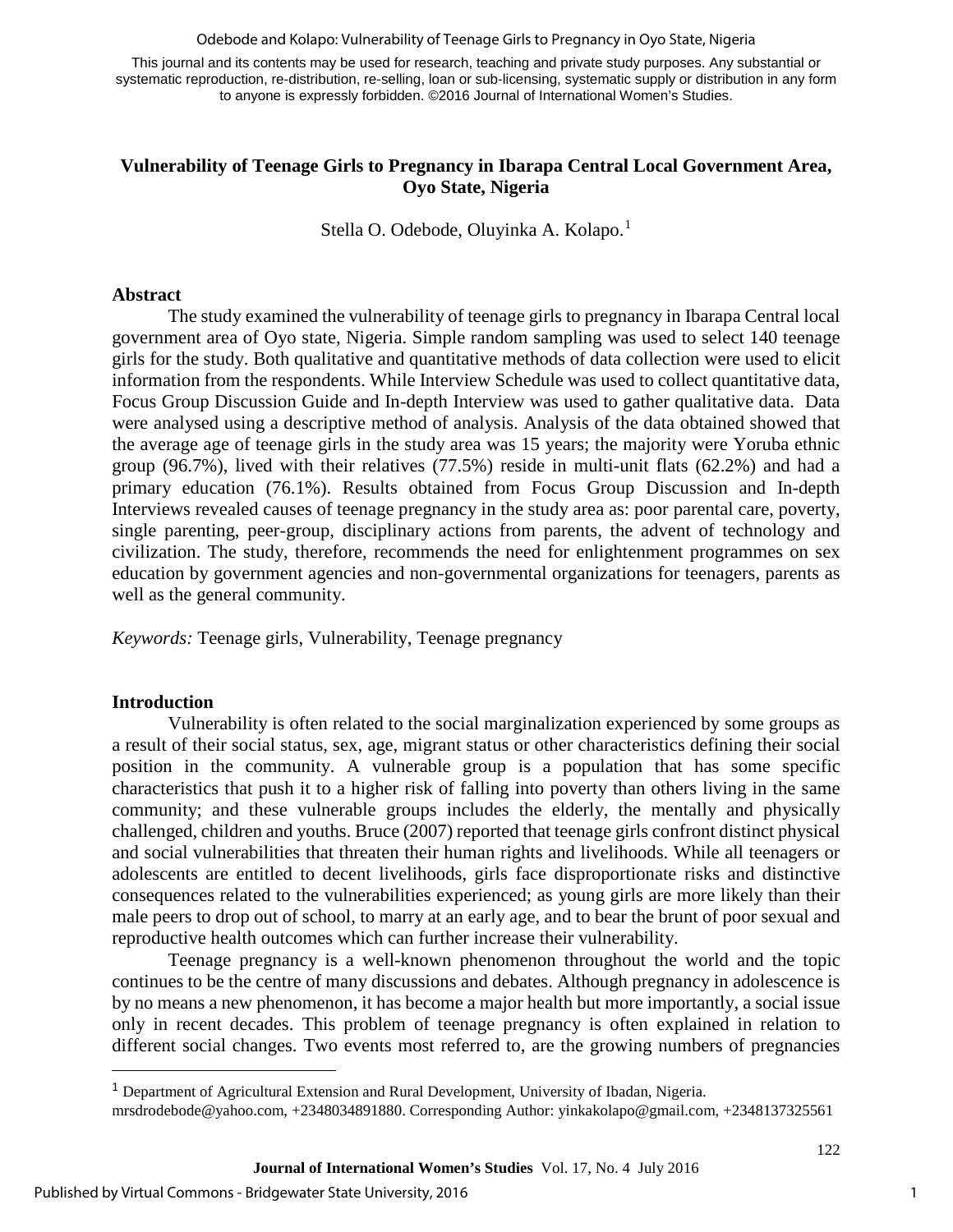outside of marital context which is undesirable and the increased numbers of adolescents attaining secondary education with which teenage pregnancy often interferes (WHO, 2004; Garenne, Tollman & Kahn, 2000).

 Teenage pregnancy poses a risk in which the victims have little or no control over critical social, health, and economic outcomes and as a result, they are socially isolated without sufficient knowledge and skills to effectively navigate life's challenges. It can also be seen as an early warning sign of inequality in a society. Barcena, (2013) suggested that marginalization or social exclusion of pregnant teenagers could prevent them from participating in specific communal activities or attaining certain privileges. According to UNICEF (2001), early marriage inevitably denies teenagers of the education they need for their personal development.

Manase, (2012) reported that teenage girls have historically been disadvantaged across Africa because they are found at the intersection of age and gender which leaves them vulnerable. Female adolescents in sub-Saharan Africa are among the most at-risk populations, yet programming has failed to adequately reach these girls. Current strategies and programs are not reaching this population because there is little knowledge documented about girl youths, as many focus on younger or older women. Many assume that information and services can reach vulnerable female adolescents through places such as schools or youth-centred programs, yet report shows that they remain marginalised and disadvantaged because majority have little or no education, little or no economic assets or opportunities, few friends or confidants and little chance to be the subjects of their own development thus they become less and less visible, less and less connected with mainstream of the societies of which they are supposed to be part. (Philips, 2006).

To realize the sustainable development goals, governments and their partners must recognize that many of the goals are directly and negatively affected by the prevalence of adolescent-girl pregnancy. Urgent investments to end this harmful practice should be part of national strategies for poverty reduction and social justice as Teenage pregnancy undermines achievement of the sustainable development goals in the following ways:

#### *Goal 1: End Hunger and Extreme Poverty*

Teenage pregnancy can have negative social and economic effects on girls, their families and communities. (Maynard 1997) opined that the costs of adolescent parenthood for society are numerous as the mother's education is often interrupted or terminated, leading to a loss or reduction in future earning power, and a life of poverty causing a generational cycle of disadvantaged families. Hence, support for girls to avoid pregnancy, stay in school and delay family formation translates into greater opportunities for them to develop skills and generate income for themselves and their present families, building an economic base to lift future generations out of poverty.

#### *Goal 2: Achieve Universal Primary Education*

Adolescent pregnancy abruptly limits and ends girls' potential because they are taken out of school to be mothers. Children of mothers with little education are less likely to be educated. The manifestation of women's exclusion can be the speeding up of the transition to adulthood through early (teenage) pregnancy effectively closing off the opportunity to improve employability through further education and work experience. Research shows that very often teenage pregnancy has a negative impact on employment and earnings as workers that possess high school diploma or its equivalent earn more than those that dropped out of high school (Beutel, 2000).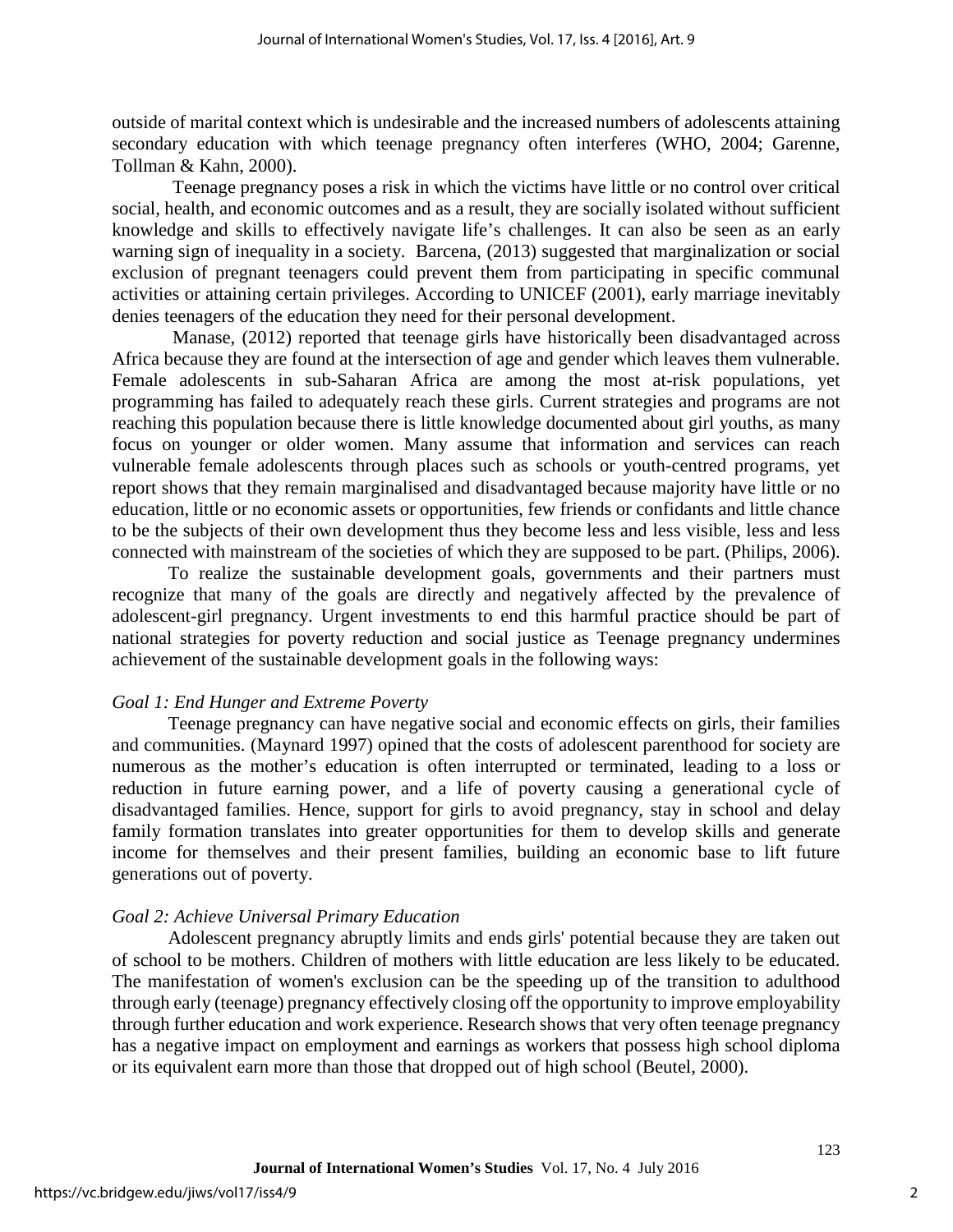#### *Goal 3: Promote Gender Equality and Empower Women*

According to WHO report (2009), about 3.6 to 50.0% of young women aged 15-19 years are being subjected to an act of physical or sexual violence by their male partners. Studies have indicated a strong link between early childhood sexual abuse and subsequent teenage pregnancy, especially in developing countries. Girls often get pregnant without any say in the decision, and often with much older men or husbands. Large spousal age gaps also mean huge power differentials between girls and their partners/ husbands. Girls who get pregnant before age 18 are more likely to experience violence within marriage or a partnership than girls who postpone childbearing.

#### *Goal 4: Reduce Child Mortality*

Research has shown that children born to younger mothers have greater risks of mortality before the age of five and of being stunted or underweight. More so, babies born to adolescent mothers face a substantially higher risk of dying than those born to women aged 20 to 24. According to 2014 World Health Statistics which reported that complications during pregnancy and childbirth are the second cause of death for 15 to 19-year-old girls globally as every year some 3 million girls aged 15 to 19 undergo unsafe abortions which contribute to maternal death, child mortality and to lasting health problems.

#### *Goal 5: Improve Maternal Health*

Every year, nearly 16 million adolescent girls aged 15 to 19years and two million girls under the age of 15 years give birth the majority of who are from low-end middle-income countries (WHO 2014).These youngest, first-time mothers face significant risks during pregnancy, including obstetric fistula and maternal death. Because they start childbearing early, a married girl will likely have more children and at shorter intervals during her lifetime. These factors, young age, multiple children and a short interval between births are all linked to a higher risk of death and disability due to pregnancy or childbirth.

#### *Goal 6: Combat HIV/AIDS, Malaria and Other Diseases*

Carrera, (2000) opined that unrestricted interaction with the opposite sex ignite the sparks of lust in teenagers very easily, especially when alcohol and drugs are involved; as the use of drugs and alcohol may possibly encourage unintended sexual activity which exposes young girls to the risk of HIV and other sexually-transmitted infections (STIs). The rates of teenage pregnancy have been on the increase, particularly in the poorest countries (World Health Organization, 2008); and this has posed a great threat and danger to child development. More than one-third of women from developing countries give birth before the age of 20 (Hanna, 2001; Furstenberg, 1998; Singh and Darroch (2000).

Despite the high prevalence of teenage pregnancy in rural households in Nigeria, studies addressing issues relating to vulnerability of teenage girls to pregnancy in the country are scarce as most studies have focused more on sexual and reproductive health without focusing on factors such as beliefs, attitudes, values, interaction with parents, peers and partners, objective opportunities and subjective aspirations of teenage girls which could undermine the basis for assessing their vulnerability to pregnancy. A dearth of information along this line has therefore necessitated this study.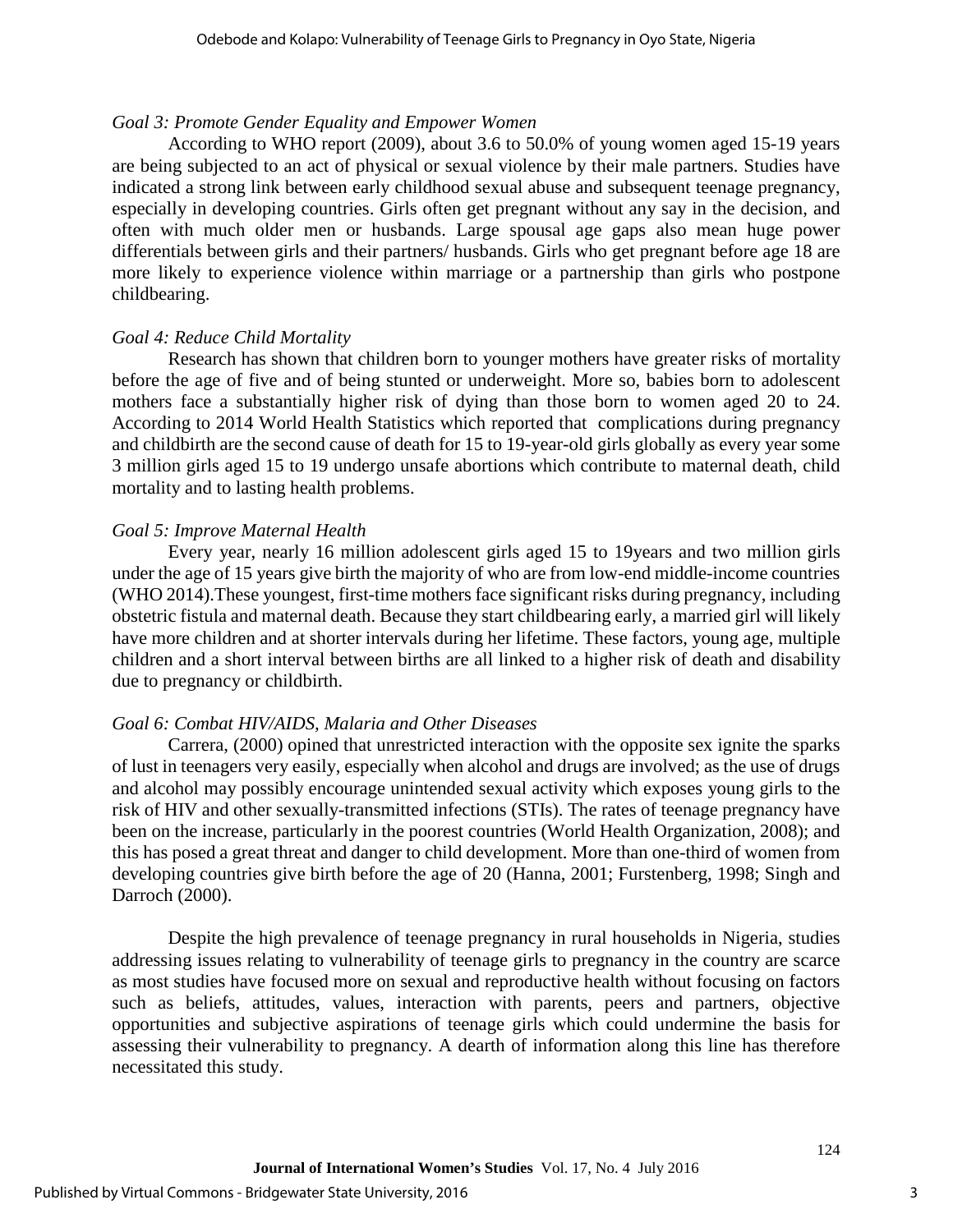The general objective of the study is to determine the vulnerability of teenage girls to pregnancy in Ibarapa Central Local Government Area of Oyo state. The specific objectives are to:

- 1. describe the personal characteristics of the respondents
- 2. determine the knowledge of the causes of teenage pregnancy in the study area
- 3. identify respondents' attitude towards teenage pregnancy
- 4. examine the effect of teenage pregnancy on the community

#### **Methodology**

This study was carried out in Ibarapa Central Local Government Area of Oyo state, Nigeria. The local government area has ten (10) political wards. It is homogenous comprising mainly Yoruba ethnic group, located between  $7^015^1$  North and  $3^030^1$  East of the equator; bordered by Ibarapa North Local Government Area in the North and Ibarapa East Local Government Area in the East, Republic of Benin and Ogun State of Nigeria, in the West and South respectively. This location enjoys the wet and dry seasons. Average annual rainfall is estimated to be 1,278mm while sunshine hours range from 2.4 hours in August to 7 hours in February with an average temperature of  $27^{\circ}$ C. Based on the prevailing climatic and soil characteristics, three vegetation zones are identified in the area. These are Forest, Savannah and Derived savannah. The forest zone with high relative humidity favours the cultivation of tree crops such as cocoa, kolanut, citrus and oil palm as well as arable crops such as yam, cassava, maize and rice. The derived savannah has a mixture of forest and savannah vegetations. (Sanusi, 2011)

## **Methods for Primary Data Collection**

The study employed both quantitative and qualitative methods of data collection. A structured questionnaire was used to elicit information from 140 respondents using multi-stage random sampling. There are ten political wards in Ibarapa Central Local Government Area. Fifty percent of the wards in Ibarapa Central Local Government Area were randomly selected to give a total of five wards. Two villages were randomly selected from each of the wards to give a total of 10 villages. Fourteen teenage girls were randomly selected from each of the villages to give one hundred and forty respondents. While for the qualitative data collection, focus group discussion was carried out with groups of pregnant teenagers, non-pregnant teenagers, adult men and adult women. In-depth interview was also carried out with key informants, such as the Monarch, community leaders, health workers and religious leaders.

## **Respondents' Personal Characteristics**

The age distribution in Table 1 shows that more than half (50.7%) of the respondents were between the age group of 16-18 years, 42.8% were between 13-15 years of age while the remaining 6.5% were above 18 years of age. The mean age of the respondents is 15 years. This implies that respondents in the study area are in the early adolescent age. This could make them vulnerable to sexual activities and consequently result in teenage pregnancy. Research has shown that sexual idea and activity increase over the adolescent period as teenagers engage in a spectrum of sexual behaviours ranging from fantasy and self-stimulation to various forms of intercourse ( Halpern, C.T.,Udry, J.R.,Campbell, B and Suchindran, C. 1993).

4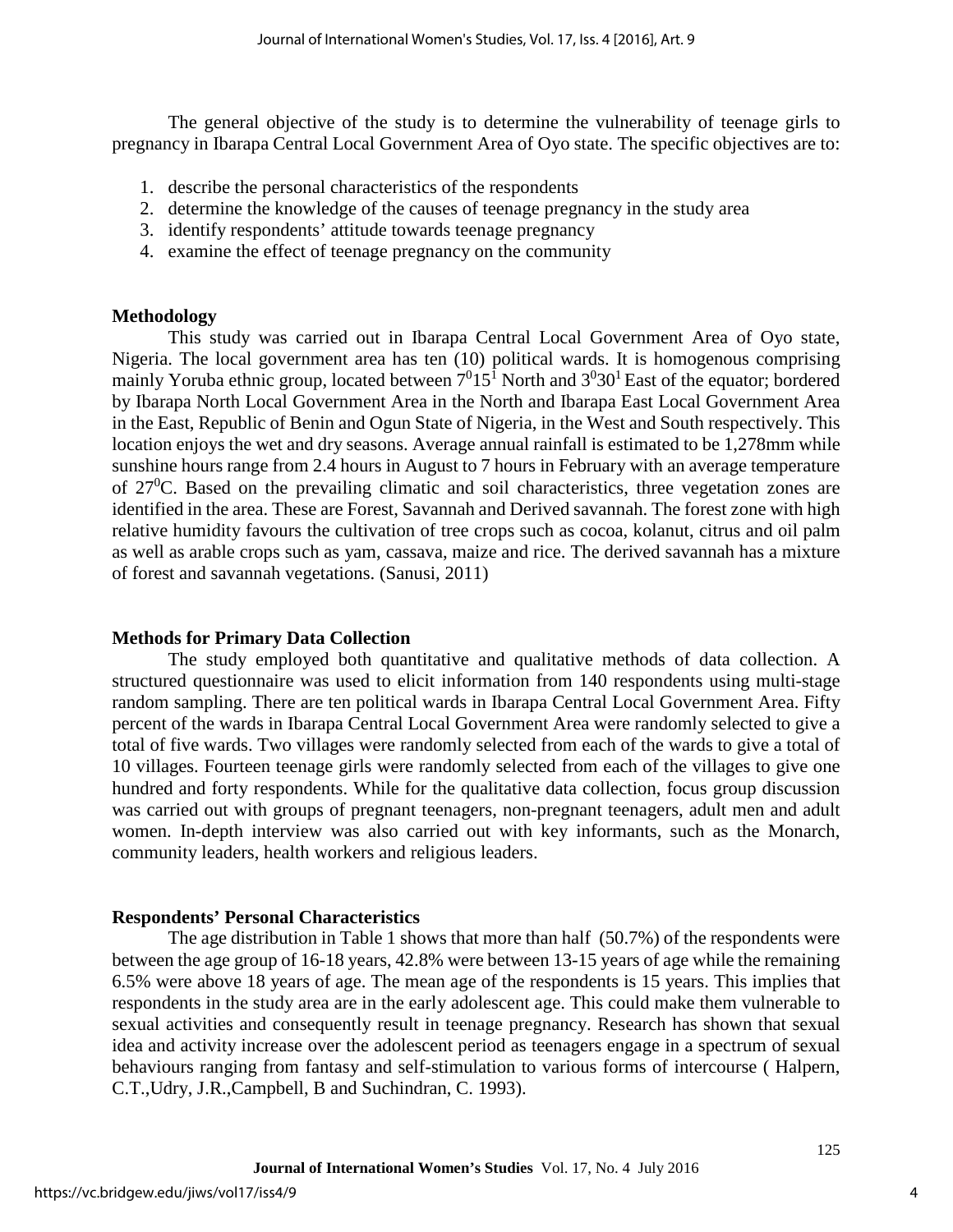The adolescent stage is a critical stage of life in which teenagers are more vulnerable to sexual activities due to several challenges that accompany the transition of adolescent stage to adulthood such as adjusting to the altered appearance and functioning of sexually maturing body, learning to deal with sexual desires, confronting sexual attitudes and values, experimenting with sexual behaviour, and integrating these feelings, attitudes and experiences into a developing sense of self, in responding to these challenges, they are influenced by the social and cultural context in which they live (Crockett, L.J; Raffaelli .M; and Moilanen, K.L 2003). According to the Sexual Behaviour Survey report (2003), some teenage girls initiate sexual activity before or at the age of 15. Table 1 likewise shows that about 59.4% of the respondents indicated a household size of 6- 10, 34.1% indicated household size between 1-5 while a minority (6.5 %) indicated more than 10 household size. The average household size is 7, which suggest that most of the respondents in the study area have large household size. The implication of this is that as the number of children in family increases, the household tends to become more overcrowded leading to poor parental attention, inability to meet children's needs and frustration on the part of the teenagers. Eventually, teenage girls seek financial assistance outside their homes which in turn, make them vulnerable to teenage pregnancy.

Table 1 further show that 76.1% of the respondents had primary education, 18.1% had secondary education, and 2.9% had a vocational education while the remaining 2.9% had no formal education. This could be attributed to the operation of Universal Basic Education scheme (UBE) of the Federal Government of Nigeria, to ensure that rural people have at least primary education. This shows that the respondents can still be enlightened on sex education and its implications.

| Variables          | Freq.                | $\frac{6}{6}$ |
|--------------------|----------------------|---------------|
| Age                | >18                  | 6.5           |
|                    | $16-18$              | 50.7          |
|                    | 13-15                | 42.8          |
| Household size     | $6 - 10$             | 59.4          |
|                    | $1 - 5$              | 34.1          |
|                    | >10                  | 6.5           |
| Educational status | Primary education    | 76.1          |
|                    | Secondary education  | 18.1          |
|                    | Vocational education | 2.9           |
|                    | No formal education  | 2.9           |

#### **Table 1: Distribution of Respondents' Personal Characteristics**

## **Causes of Teenage Pregnancy**

Table 2 revealed that large proportion (87.7%) of the respondents indicated poor parenting as a major cause of teenage pregnancy. Research has shown that the environment in which a child is brought up is considered to be a factor that contributes to teenage pregnancy as women and girls that are often exposed to abuse, domestic violence and family strife are most likely to become pregnant as teenagers (Sceitz and Apfel, 1999). Deitz and Marks, (2001); Elis (2003) and Quigley, (2003) opined in their studies that one-third of teenage pregnancies would have been prevented through the elimination of exposure of teenage girls to abuse, violence and family strife resulting in poor parenting because "family dysfunction has enduring and unfavourable health consequences

5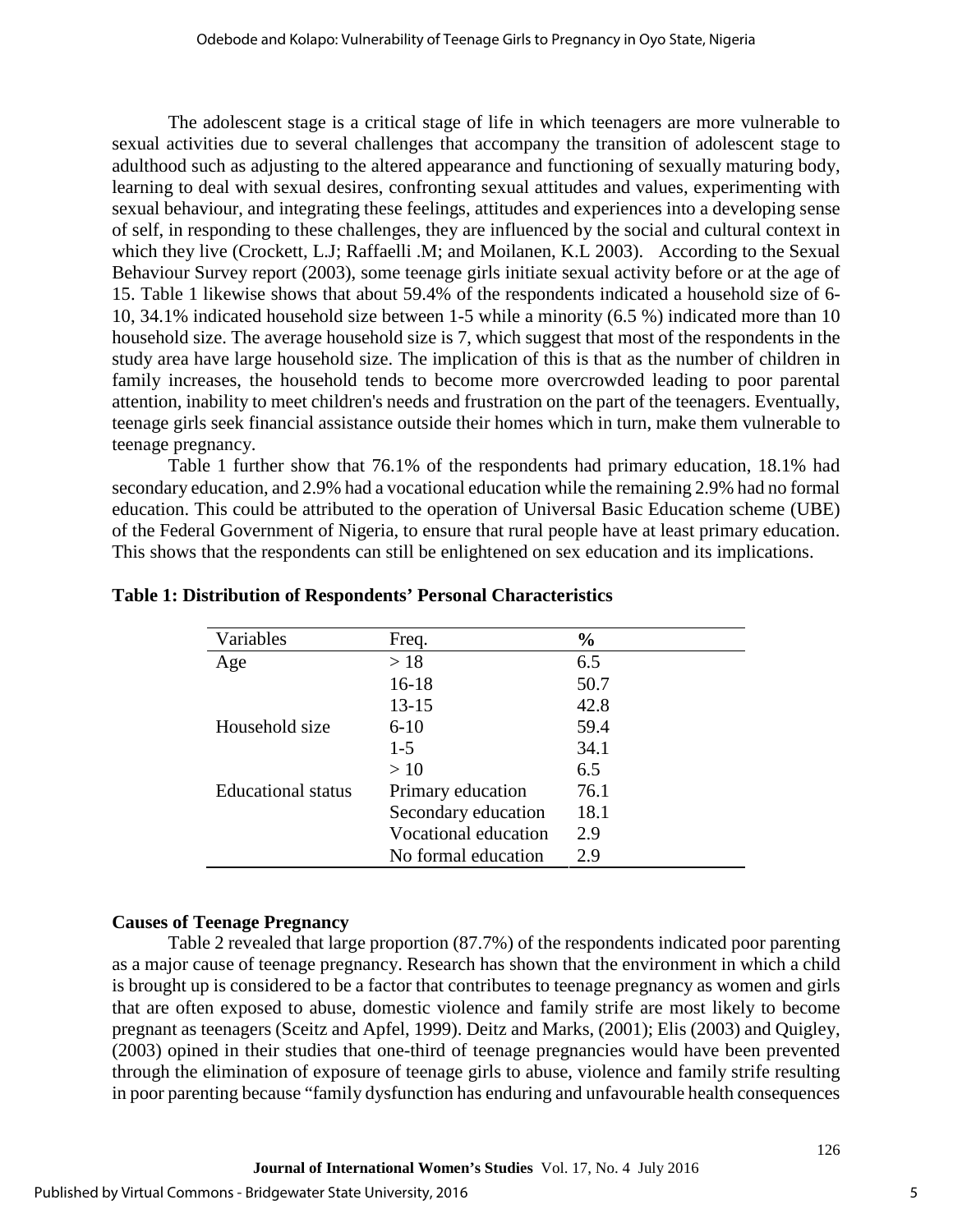for women during the adolescent years, the childbearing and beyond". Studies conducted by Elis, 2003 and Quigley, 2003 showed that girls whose fathers abandoned the family early in lives had the highest rate of early sexual activity and teenage pregnancy, while girls that the fathers left them at a later age had a lower rate of sexual activity; and the lowest rates occur among girls whose fathers were with them throughout childhood. 82.6%, 80.4% and 78.3% also reported poverty in the family, idleness and large household size respectively as major causes of teenage pregnancy in the study area.

This finding corroborates the position of Whitbeck and Hoyt (1999) who reported the existence of high rates of family structure, poor parenting, and poverty as major causes of teenage pregnancy. However, less than half of the respondents were aware that low aspiration (26.1%) and single parenting (39.9%) could cause teenage pregnancy. The fact that most of the respondents are not aware that low aspiration could cause teenage pregnancy suggests that teenage girls in the study area are ignorant about life, hence; need to be motivated on goal attainment. The statements below were gathered from the survey from the Focus Group Discussion.

*"My parents being peasant farmers sell their produce at a low cost as a result of the exploitation of middle men. Thus, leaving them with minimal or no profit to cater for us"* 

*"After school, I visit my friends around the neighbourhood since there is nothing to do at home"* 

*"Since we are many in my house, my parents do not have money to cater for us. So in the process, we are forced to move out to get money in order to meet our basic needs".*

*"My father at times tells me to go out in search of money to buy food"* 

In addition, adult males during the focus group discussion also reported that some social systems within the study area are a contributory factor to the cause of teenage pregnancy. Some of the social systems mentioned are Night market (*Ita-Ale)* and Social clubs (Egbe).

## **Table 2: Distribution of respondents' knowledge based on causes of Teenage Pregnancy**

| Causes                                   | Freq. | $\%$ |
|------------------------------------------|-------|------|
| Poverty in the family                    | 114   | 82.6 |
| Large household size                     | 108   | 78.3 |
| Low self-esteem                          | 101   | 73.2 |
| Single parenting                         | 55    | 39.9 |
| Poor school performance                  | 94    | 68.1 |
| Idleness                                 | 111   | 80.4 |
| Poor parenting                           | 121   | 87.7 |
| Poor education of young girls            | 103   | 74.6 |
| Lack of opportunity & low socio-economic | - 103 | 74.6 |
| status                                   |       |      |
| Low aspiration                           | 36    | 26.1 |

\*Multiple responses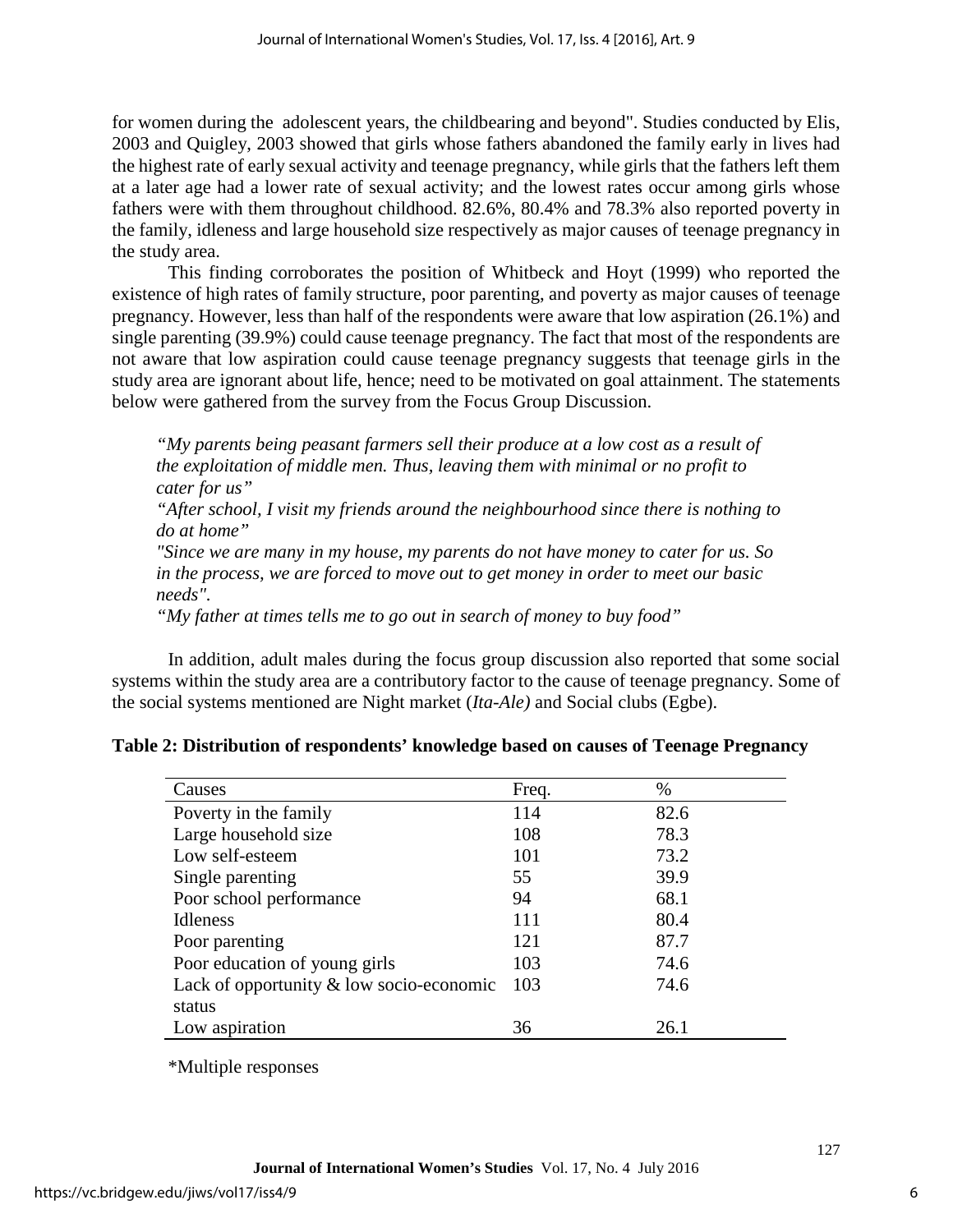#### **Attitude of Teenage Girls towards Pregnancy**

It was gathered from the study that some of the pregnant teenagers in the study area opined that teenage pregnancy is as a result of individuals' destiny which cannot be changed; while, some perceived teenage pregnancy as a normal phenomenon. In alluding to the phrase "iya lagbaja" (a name by which a mother goes), some of the respondents in the study identified desire for respect based on a transition in status (girlhood to motherhood) as a factor in pregnancy. Some others see teenage pregnancy as a shameful occurrence and reproach, as it hinders them from socialising with their peers.

The statement below was gathered during the focus group discussions with the teenage girls.

*"I desire to be pregnant as a teenager because when I give birth, people will give me money" "When I give birth people will come and it is always a time for merry making"* 

This implies that there is a prioritization of child celebration over prevention of early pregnancy, as the arrival of a child affords immediate monetary gains.

#### **Effects of Teenage Pregnancy**

Report from the in-depth interview reveals the effect of teenage pregnancy on the community as: untimely death, abortion, school dropout, juvenile delinquency and sexually transmitted diseases. A female teacher during the in-depth interview reported that teenage pregnancy has a great influence on the development of the community, as many youths who meant to impact the community with their various skills and career have become victims of this menace. She also added that many job opportunities that the youths in the community would have enjoyed have been left in the hands of expatriates who sometimes refuse to stay in the community. In addition, a health worker reported that some teenage girls in the community visit quack doctors to commit abortion, while some make use of contraceptives such as condoms, injections, etc. She added that some teenage girls go for family planning so as to enable them to complete their education. The study also discovered some traditional methods used by teenagers in the study area. These include:

- 1. The use of charmed rings by teenagers, which they wear when they are about to indulge in pre-marital sex.
- 2. Concoction: Herbal mixture was taken by teenage girls before engaging in pre-marital sex, usually got from native doctors.
- 3. Charmed beads worn by teenage girls around their waist.

#### **Conclusion**

Several factors were discovered in the course of the study which could make teenage girls vulnerable to pregnancy. Amongst such factors are large household size, poor disposition towards teenage pregnancy, poor parenting, poverty, single parenting and peer group influence. Owing to the fact that many of the parents in the study area are peasant farmers they attributed other causes

7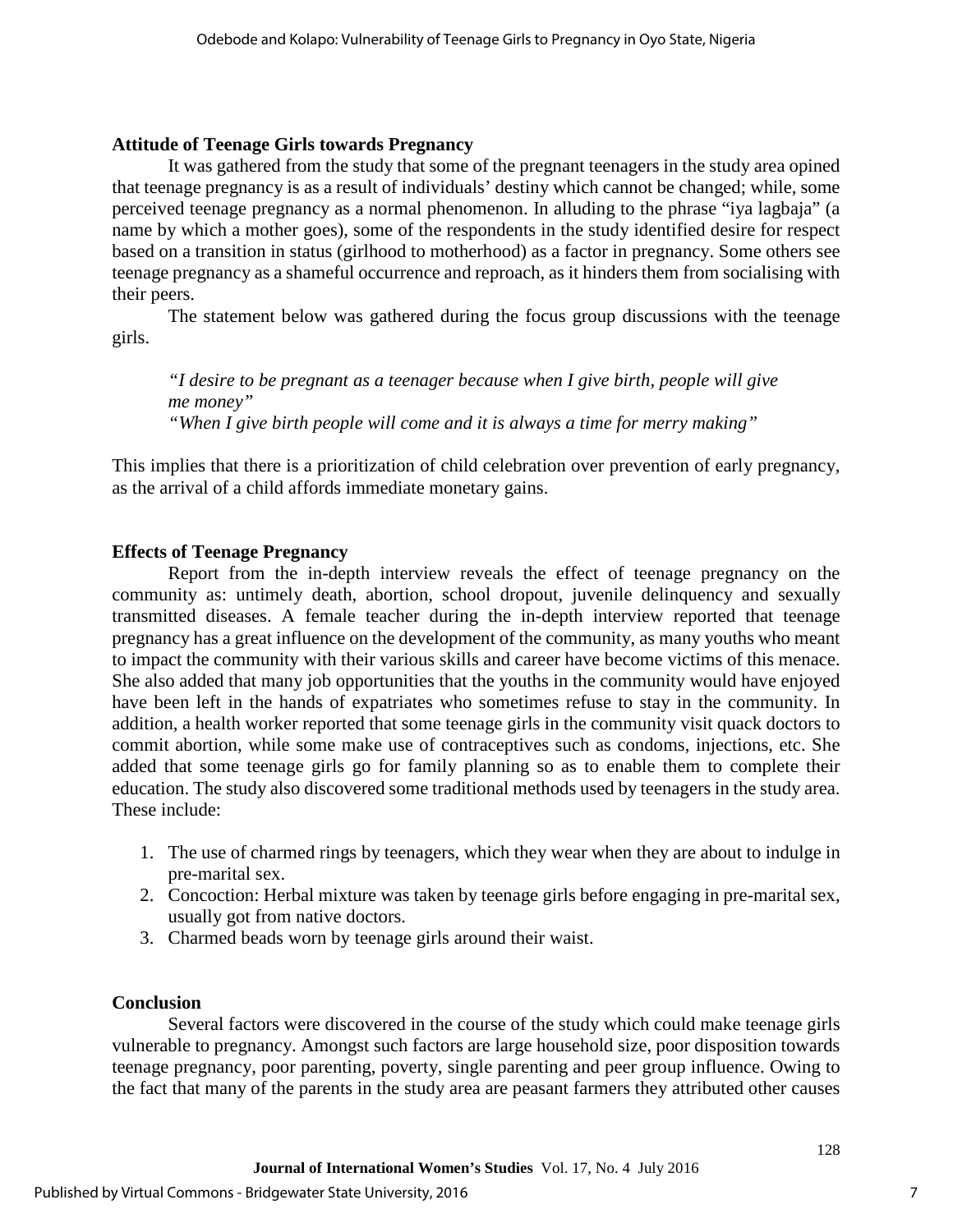of teenage pregnancy as poverty resulting from the activities of middle men who often rob them of their profit. The study also reveals various effects of teenage pregnancy and preventive measures detrimental to their health ranging from traditional to modern which teenage girls have devised for themselves. Hence, a proper consideration of the various factors in putting up intervention programmes will go a long way in reducing the high prevalence of teenage pregnancy in the study area and other rural communities in Oyo state.

#### **Recommendations**

Based on the results obtained from this research, the following recommendations are made:

- 1. Enlightenment programmes on sex education should be organized by government agencies and non-governmental organizations for teenagers, parents as well as the general community.
- 2. Campaign against teenage pregnancy in schools, religious centres, market places and social group gatherings should be encouraged in the study area.
- 3. Sensitization programmes on gender discrimination and the importance of girl education should be organised for parents in the study area.
- 4. Youth empowerment programmes such as skill acquisition, career talks etc, should be organised for secondary school students in the study area.
- 5. Establishment of farmers' organisation and farmers' union should be encouraged to curb activities of middle men in the study area.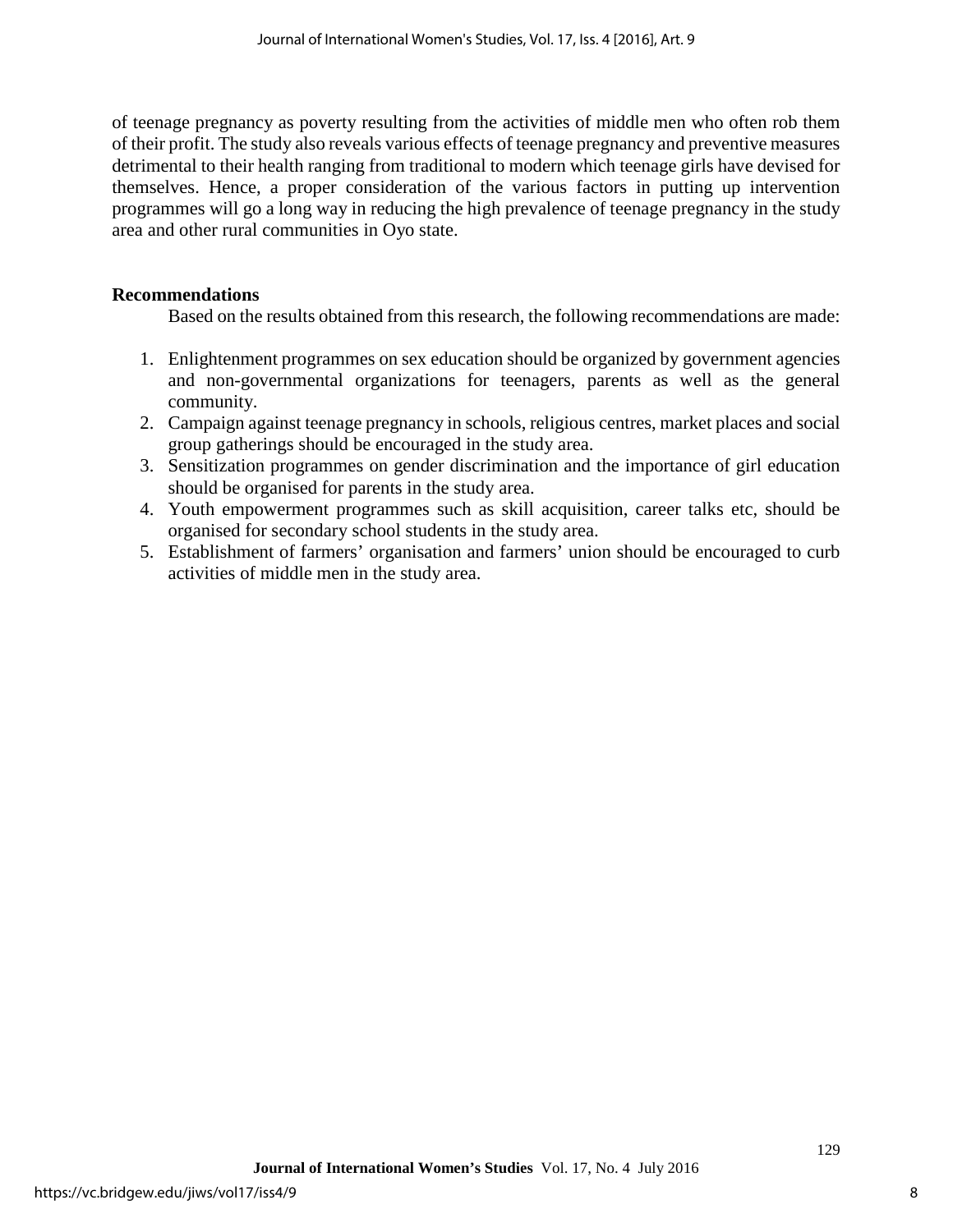## **References**

- Barcena, A. (2013). Teen pregnancy early warning sign for inequality Tuesday July 23, 2013 Jamaica Observe: Jamaican News Outline Retrieved from [www.jamaicaobserver.com](http://www.jamaicaobserver.com/) for inequality Sept 10 2014.
- Beutel, A.M (2000). "The Relationship Between Adolescent Non-Marital Child bearing and Educational Expectations: A cohort and period comparison" *Sociological Quarterly*, 41(2), 297-314.
- Bruce, J. (2007). "Reaching the girls left behind: Targeting adolescent programming for equity, social inclusion, health, and poverty alleviation." Presented at Commonwealth Women's Affairs Ministers' Meeting, Uganda. http://www.popcouncil.org/pdfs/ Bruce2007\_Commonwealth\_FullText.pdf
- Carrera, M., Kaye, J.W., Philliber, S. & West, E. (2000). Knowledge about reproduction, contraception, and sexuality transmitted infections among young adolescents in American cities. *Social Policy, 30, (3), 41-50*.
- Crockett, Lisa J.;Raffaelli, Marcela;and Moilanen, Kristin L. "Adolescent Sexuality: Behaviour and Meaning"(2003). Faculty publications, Department of Psychology. Paper 245.
- Deitz, P.M and Marks J.S (2001). "Abused Boys, Battered Mothers, Male involvement in Teen Pregnancy". *Pediatrics* 107 (2): E 19
- Elis, B. *etal* (2003). "Does Father Absence Place Daughters at Special Risk for Early Sexual Activity and teenage pregnancy? *Child Development*, Vol. 74 No. 3 pp 801-821, May-June, 2003
- Furstenberg, F.F. (1998). When will teenage childbearing become a problem? The implications of Western experience for developing countries. *Studies in Family Planning*; 29, 246- 253.
- Garenne, M., Tollman, S., & Kahn, K. (2000). Premarital Fertility in Rural South Africa: A Challenge to Existing Population Policy. *Studies in Family Planning, 31*, 47- 54.Guttmacher Institute. (2004). Sex and America's teenagers. Retrieved from www.guttmacher.org (9th October, 2014)
- Halpern, C. T., Udry, J.R., Campbell, B., & Suchindran, C. (1993). Testoterone and pubertal development as predictors of Sexual activity: A panel analysis of adolescent males. *Psychosomatic medicine*, 55, 436-447
- Hanna, B. (2001). Negotiating motherhood: the struggles of teenage mothers. *J. Adv Nurs*; 34, 456-464.
- Quinton, D. and Rutter, M. (1988). *Parenting Breakdown: The Making and Breaking of intergenerational links*. Aldershot: Ashgate.
- Philips, R. (2006). Report presentation at Technical workshop on programming for marginalized and disadvantaged adolescent girls in Tazania.
- Maynard, R. A. (1997). The study, the context, and the findings in brief. In *Kids Having Kids: Economic Costs and Social Consequences of Teen Pregnancy*. R. A. Maynard (Ed.). Washington, DC: Urban Institute Press.
- Sanusi, W.A (2011). Effect of Poverty on Participation in Non-Farm activity in Ibarapa Local Government Area of Oyo State, Nigeria. *International Journal of Applied Agricultural and Apicultural Research*. Vol 7(1&2) 86-95.
- Seitz, V. & Apfel, N.H. (1999). "Effective Interventions for Adolescent Mothers". *Clinical Psychology: Science and practice*, 6 (1), pp. 50-66.